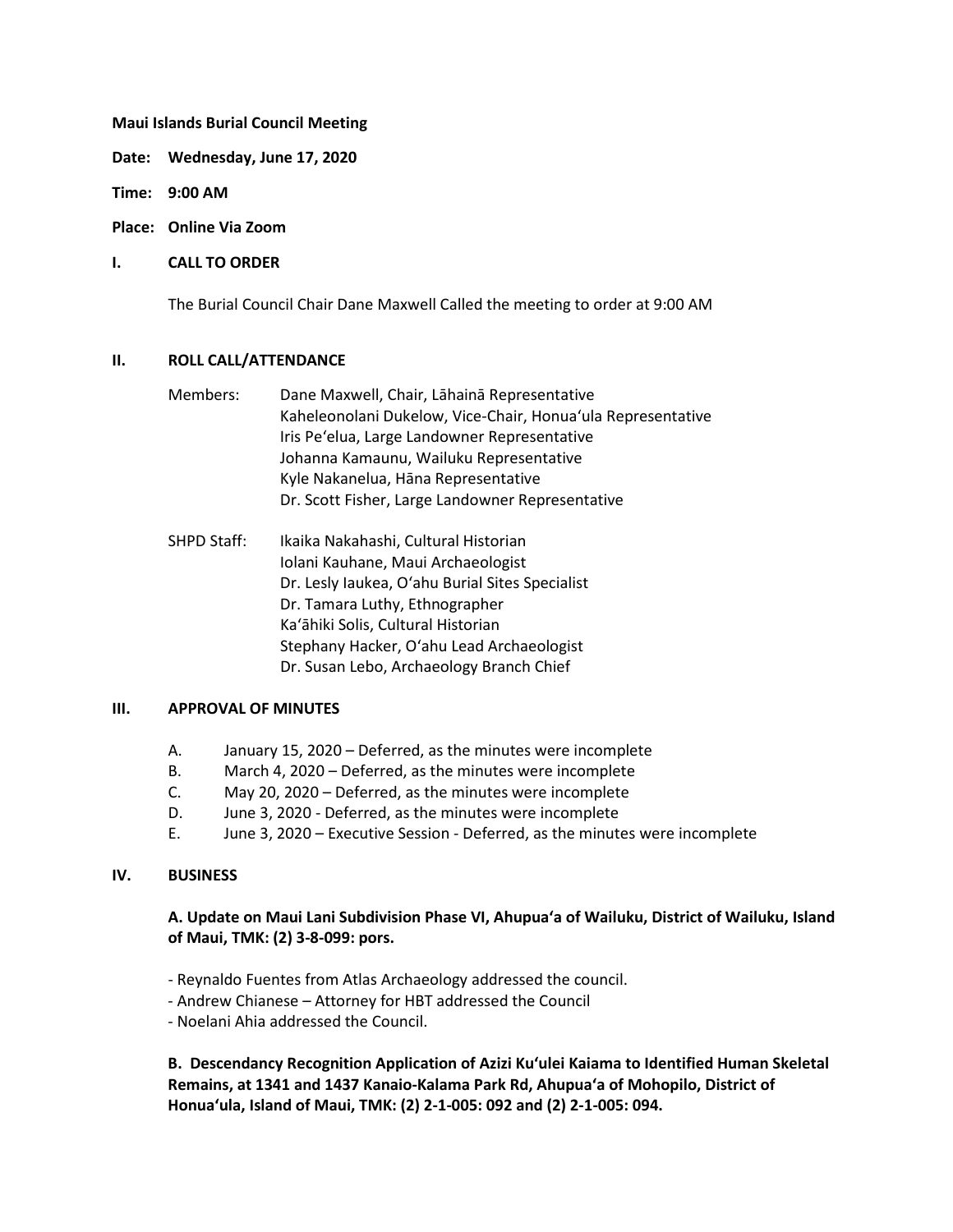- Azizi Kuʻulei Kaiama– agenda item in Ulupalakua. Great- great-great grandmother and great-greatgreat grandfather buried on the property and SHPD recommends their application for lineal descendancy

- Kuʻulei Azizi and mom Charlene Iwalani

- Just below Ulupalakua winery

- High chief and high chiefesses – Mohopilo, family go to Kipahulu, and Kaupo, they are the new generation. They have been the Kahu to the family graveyard. Naoopina???? – first elder princess of Hana during the time of 1820s, Keaweopala???? – iwi is registered with SHPD – 19 family members, including high chiefess of Hana and Lanai – their children and children and children's children

- Natasha Baldauf – Hawaiian legal primer scholar

**- Council member Kaheleonolani Dukelow make a motion that the Maui Lānaʻi Islands Burial Council recognizes the lienal descendancy claim of Azizi Kuʻulei Kaiama to Identified Human Skeletal Remains, at 1341 and 1437 Kanaio-Kalama Park Road, Ahupuaʻa of Mohopilo, District of Honuaʻula, Island of Maui, TMK: (2) 2-1-005: 092 and (2) 2-1-005: 094.**

**- Councilmember Scott Fisher second the motion.** 

**- Vote: 6 Ayes [Dane Maxwell, Iris Peʻelua, Johanna Kamaunu, Kaheleonolani Dukelow, Kyle Nakanelua, Scott Fisher], 0 nay, 0 abstaining, 0 recusing Motion carries.**

**B. Descendancy Recognition Application of Carol Lee Kamekona to Unidentified Human Skeletal Remains, at the Grand Wailea Hotel, Ahupuaʻa of Paeahu, District of Honuaʻula, Island of Maui, TMK: (2) 2-1-008: 109.**

- Clare Apana testifies to support for descendancy claim. Ashford, Noelani also wish to testify.

- Ashford de Lima worked with Carol for a long time, and she is recommended to be a lineal descendant.

- Noelani Ahia also supports and recommends her

- Kaniloa Kamaunu also testifies from Lahaina. He is the CEO of \_\_\_??? Maui Inc.

- Supports for descendancy in Wailea. Responsible role to manage resources and kupuna.

- Johanna has Kaniloa here but lots of technical difficulties

**- Moʻokūauhau – Carol Lee had ancestors on Hawaii, and descending descendancy through 15th Grand Wailea Hotel, Honuaʻula – but SHPD does not feel that adequate genealogical information has been provided to determine cultural or lineal descendancy but look forward to more information. Recommending deferral pending additional information.**

**- Executive Session**

**- Councilmember Scott Fisher makes a motion that the MLIBC close executive session**

**- Councilmember Kyle Nakanelua second motion**

**- Vote: 6 aye [Dane Maxwell, Iris Peʻelua, Johanna Kamaunu, Kaheleonolani Dukelow, Kyle Nakanelua, Scott Fisher], 0 nay, 0 abstaining, 0 recusing**

**- Motion carries**

**- Councilmember Kahele Dukelow makes a motion that the MLIBC move to defer the cultural and lineal descendancy claims of Carol Lee Kamekona to Unidentified Human Seletal Remains, at the Grand Wailea Hotel, Ahupuaʻa of Paeahu, District of Honuaʻula, Island of Maui, TMK: (2) 2-1-008: 109, pending the submission of additional documentation.**

**- Councilmember Scott Fisher second the motion**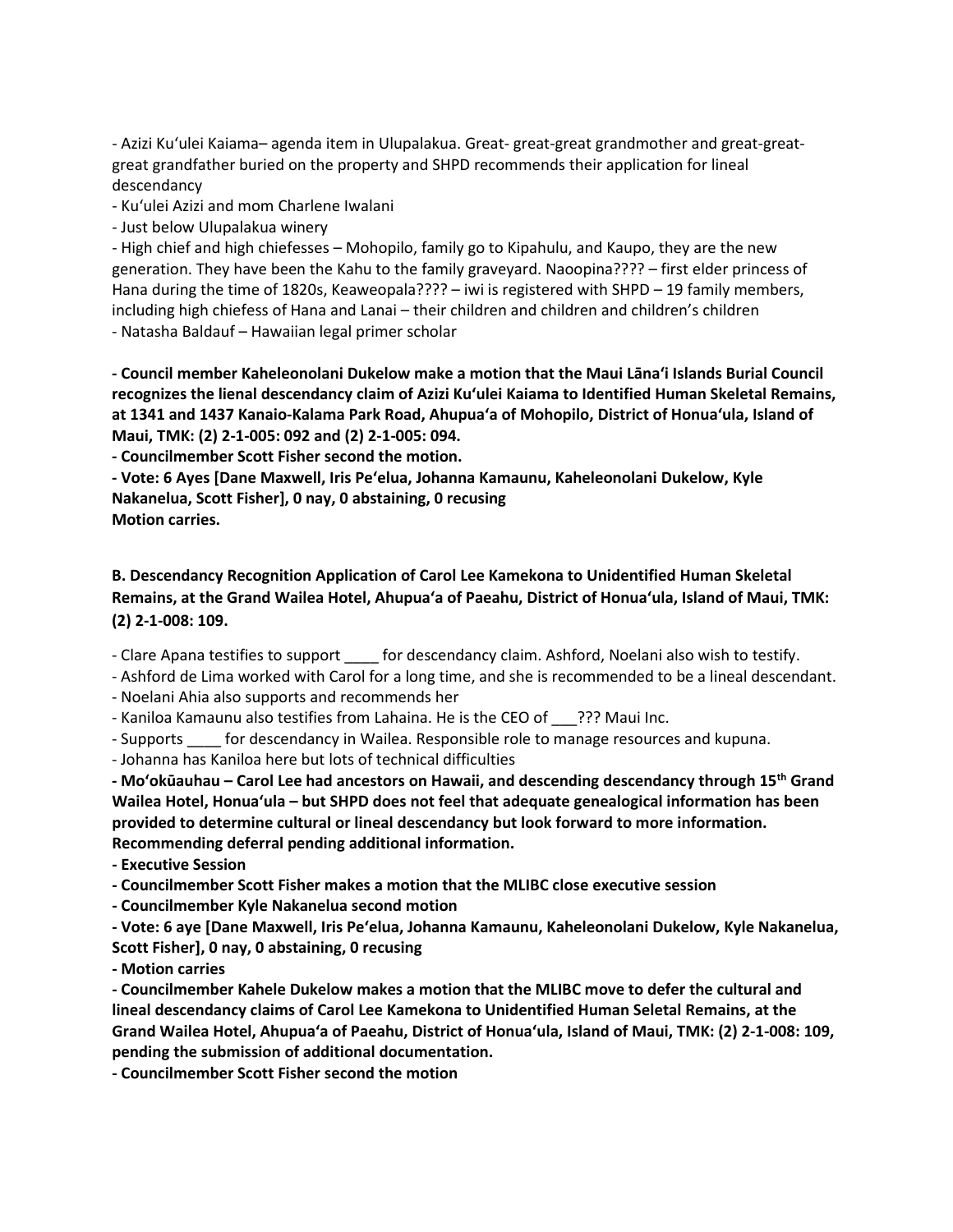# **- Vote: 6 aye [Dane Maxwell, Iris Peʻelua, Johanna Kamaunu, Kaheleonolani Dukelow, Kyle Nakanelua, Scott Fisher] 0 nay, 0 abstaining, 0 recusing**

### **- motion carries**

**-** ask Hinano – can we use definitions in the Hawaiian language in our rules where they add additional specificity? Many of the federal terms are based on tribal concerns and read a bit clinical and disassociated from the local context

# **D. Descendancy Recognition Application of Hōkūao Pellegrino to Unidentified Human Skeletal Remains, at the Waiko Light Industrial Project, Ahupuaʻa of Waikapū, District of Wailuku, Island of Maui, TMNK: (2) 3-8-007: 102.**

- Keeaumoku Kapu offers testimony strong support for Hokuao Pellegrino, also stresses need to make sure we support every effort we need to help people kokua the iwi kupuna for due diligence to kupuna. - - Noelani also supports Hokuao Pellegrino. Difficult kuleana. Good to support people coming forward who are pono to protect iwi. Part of racist state system to jump through hoops to prove descendancy whereas other groups don't have the same burden of proof – only have to prove the same ethnic background. We have to prove our moʻokūauhau unlike others. [1:15 minutes in]

- Kaniloa Kamaunu –Valley. Moku Wailuku. Part of the Aha Moku – with Keeaumoku as CEO Maui Aha Moku LLC – like to give support to Hōkūao because he has a kuleana and has testified many times – Waiaha (?) caves. Those that have stewardship over their area should take control. He is an Aha Moku rep for Wailuku and gives support. This is what Aha Moku is about – supporting people culturally but also generation for their ties. As a Wailuku Rep he gives support to Hokuao as a descendant. Carol Lee Kamekona – as a board member of Malama Kakaniloa she supports Hōkūao and she mahalo him for coming forward because it is a tremendous auamo - she recommends Hokuao and looks forward to working with him.

-Dane asks Hokuao why he wants to take up the

- On behalf of himself and the ohana wants to mahalo the MLIBC and members for opportunity to auamo this kuleana and also everyone who gave testimony to support him, especially those who have been involved with protecting iwi a lot longer than him – Aunty Clare, Noe. He focuses on water and cultural resource mgmt. in Hawaiian and hasn't had opportunity to focus on iwi – for the sake of being overwhelmed with other kuleana but when this project came up in his back yard, he thought it was important for his ohana to step up, even if he isn't connected lineally, they descend from kupuna in this area so he wants to ensure a voice to protect the iwi for this and future projects. His passion is around researching and historical land use and looking at Mahele records specifically Waikapu and finding new info pertaining to pre Western contact burials in these dunes from Waihee to Kealia???. So, he looks forward to working with MLIBC to provide info as it comes up. Recently found some information on the Wauakuaone??? in Wailuku in the Land Commission Awards [1:23:17 gives additional info] Waikapu specifically  $4<sup>th</sup>$  great grandfather royal patent had known iwi in Mahele Award – unique situation since most awards don't have that info. Currently trying to access state archives about current project site. On a Cornwell? Govt Grant – royal patent accessible but survey notes aren't for this particular award. Purchased not through the govt but the board of education which did good survey notes, esp. in Paia where most land was awarded to Board of Ed. This info wasn't in either AIS or CIA. These have been submitted and approved but he wants to ensure any historical documentation and references to iwi in the area are exhausted. Right now, none of this info has been documented.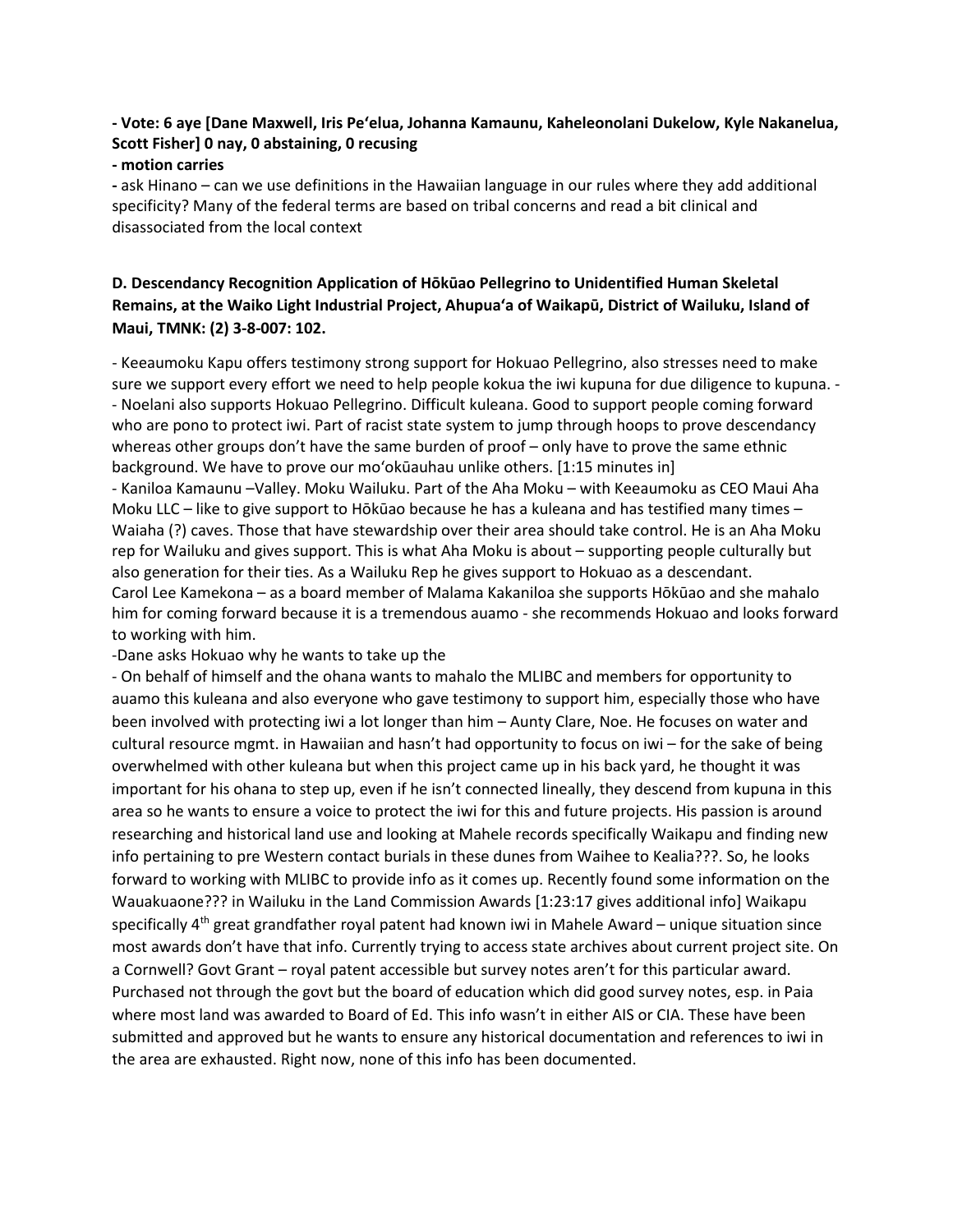Hōkūao Pellegrino recommended by SHPD for the descendancy – applicant provided sufficient genealogical evidence.

Dane – we got to hear his why and his knowledge of project area so

-**Councilmember Kaheleonolani Dukelow makes a motion that the MLIBC recognize the cultural descendancy claim for Hōkūao Pellegrino to Unidentified Human Skeletal Remains, at the Waiko Light Industrial Project, Ahupuaʻa of Waikapū, District of Wailuku, Island of Maui, TMK: (2) 3-8-007: 102. - Councilmember Scott Fisher second motion.**

**- Vote: 6 aye (Dane Maxwell, Iris Peʻelua, Johanna Kamaunu, Kahele Dukelow, Kyle Nakanelua, Scott Fisher], 0 nay, 0 abstaining, 0 recusing.**

**- motion carries**

## **IV. UPDATES**

# **A. Discussion re: Waiko Light Industrial Project, Ahupuaʻa of Waikapū, District of Wailuku, Island of Maui, TMK: (2) 3-8-007: 102.**

- Leilani Pulmano address the council.

- Noelani brought forth letter – Puʻuone Sand Dune complex. UN weighed in on racial discrimination. She mentions black lives matter. She mentions environmental racism and how everyone involved in complicit. Need restoration of pono. Everyone should look inside and look for implicit bias, and kanaka should look at implicit bias against blackness in lāhui. Argues against white supremacy. Time to dismantle it but first much make connections. Wao Akua One – Puʻuone Sand Dune complex. She wants to agendize this with all descendants and the burial council. This is a big project – Kam highway will be running through, and it will be subject to 106 she believes. She wants a stop work order from SHPD to the county, and also to the county. Native Hawaiian legal corps asked for a stop work order. It's like covid – you might not know you were infected, but you are still spreading it.

- Kaniloa – Aha Moku o Maui – the areas they found the iwi are the areas we walked in. they were forewarned by Kaniloa and others that they would find iwi there. The AIS by Erik Frederickson was done. How can they continue to work where we know that it is a burial site? Was the hesitation of SHPD in declaring this a burial site considering 6E. even in areas where they had discussions before iwi, they continue to dig them up even when the community knows that burials are there. Why 6E laws are not being upheld and why the state allows this to continue happening. The state is the criminal and

- Keeaumoku Kapu – Act 212 and Act 288

Act 212 – community based system where it is needed when you need local consultation to make sure you have some consideration from people who live in the area and are concerned about development, especially puʻuone (?) sand dunes. Can burial council engage in mediation with descendants? May be a Section 106 consultation. Generational knowledge of people involved ensure continuity between developer and community at large. He has not received any notification about a CIA for this project or anything.

Unless Waiko went to existing representatives of the moku, but he hasn't received anything. Operational under existing Act 212. Normally he receives CIAs and whatnot as he disseminates information to help people be part of the process. Needs to be transparency in the community. Get people together with generational knowledge for fool-proof plan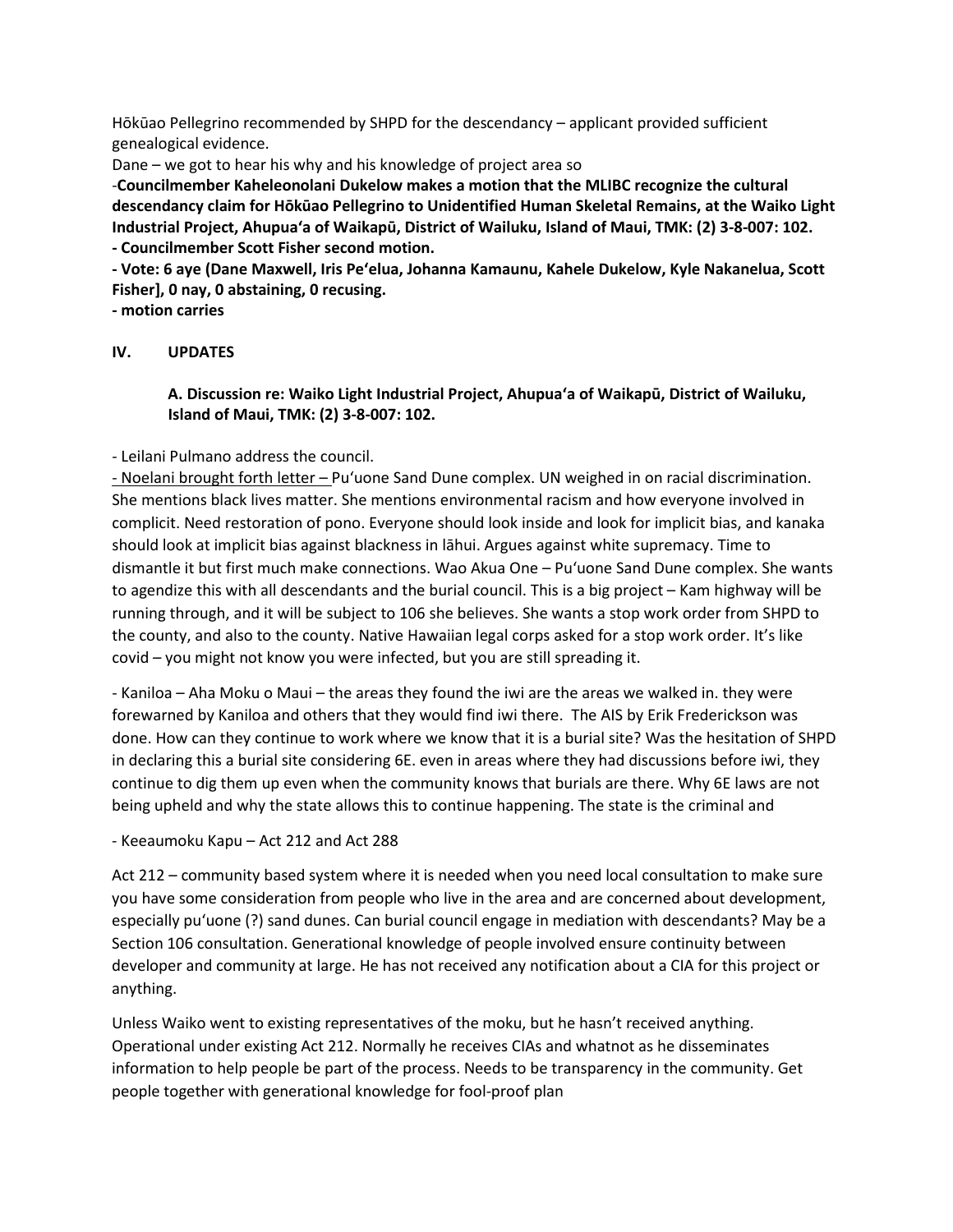Carol Lee Kamekona and Clare – she is a little upset from looking at all these 106 projects – SHPD started by federal funds. In most states SHPD is separate from DLNR. We have the power to ask questions. State laws are not working and maybe ARPA and federal laws would work better. In Waiko, the greatest travesty about 13-300 consultation they consulted early did not give consent or permission for endangering burials in one straight line. Don't consent to give more work whether it holds water or not. Someone conveniently lost Clare's document. So many things go on. Use powers of asking questions. This is supposed to be run by a separate department. SHPD needs to be separate from DLNR and BLNR and Suzanne Case. Maybe it will be Maui that starts it. Know the issues at Waiko. People are being ignored and not being given due process.

Joyclynn – accountability. May be confusion or not clear understanding. Susan Lebo or attorney general – who are the authorities she needs to contact. SHPD was directing DOCARE that she should be calling MPD. She gets it because human remains are a crime scene till jurisdiction can be handed to SHPD.

Leilani Pulmano – next 2-4 weeks work will focus on finishing Waiko road. No more disturbance to burial areas. They had a consultation meeting June  $10<sup>th</sup>$  last week. Look forward to finishing consultation. Their project did not get federal funding for this.

Kaheleonolani Dukelow – what kind of archaeological analysis has been done on immediate area and what if any changes have been made to reflect that analysis?

Most analysis has been required analysis that the archaeologist does – they have been doing some GPR and having difficulty in post-process. Pacific Rim Land, Inc. Kahele wants to know specifically about burial patterns and if the archaeologists have taken that pattern of burials into consideration. Work and find is not good for multiple burials. Typically, archaeologists can find some sort of pattern and advise for any sort of reconfiguring the development. Has any of that taken place.

Maui Lani Phase 6 has a pattern. Tanya Lee Greg has worked on larger GIS map of known burials in the region. But they haven't gotten more data in the Waikapu area. Working with Kealana to get more data for GPS mapping of regional context of the burials. They haven't gathered enough information to make that determination yet. Leilani said they will step it up with a sense of urgency. They are 4-6 weeks off from wanting to start work on the main site. Hoping they can get that analysis prior to that.

On May 20 the council made three determinations on the Waiko area. First centered on comprehensive update and analysis on the burial pattern for this site and the larger areas, succession of all work on their project, and the third was to make sure that all iwi that were desecrated so far be preserved in place and have a buffer of no less than 40 feet.

They have responded to Kealana and SHPD. There may be a copy of that letter.

Janet Six – County Maui Archaeologist – she wants to map out wahipana and what not – she is working with SHPD and Andrew to find a way to work in concern with best practices going forward. We need more testing and redo AISs and whatnot. She wants to see if there is a pattern to the burials and get trained osteologists she wants to identify cultural layer with hot zones with rigorous testing.

Leilani says they are at least 6-9 months out from finishing the project and she hopes it isn't contentious. She is happy to have a standing meeting on the burial council too to give updates.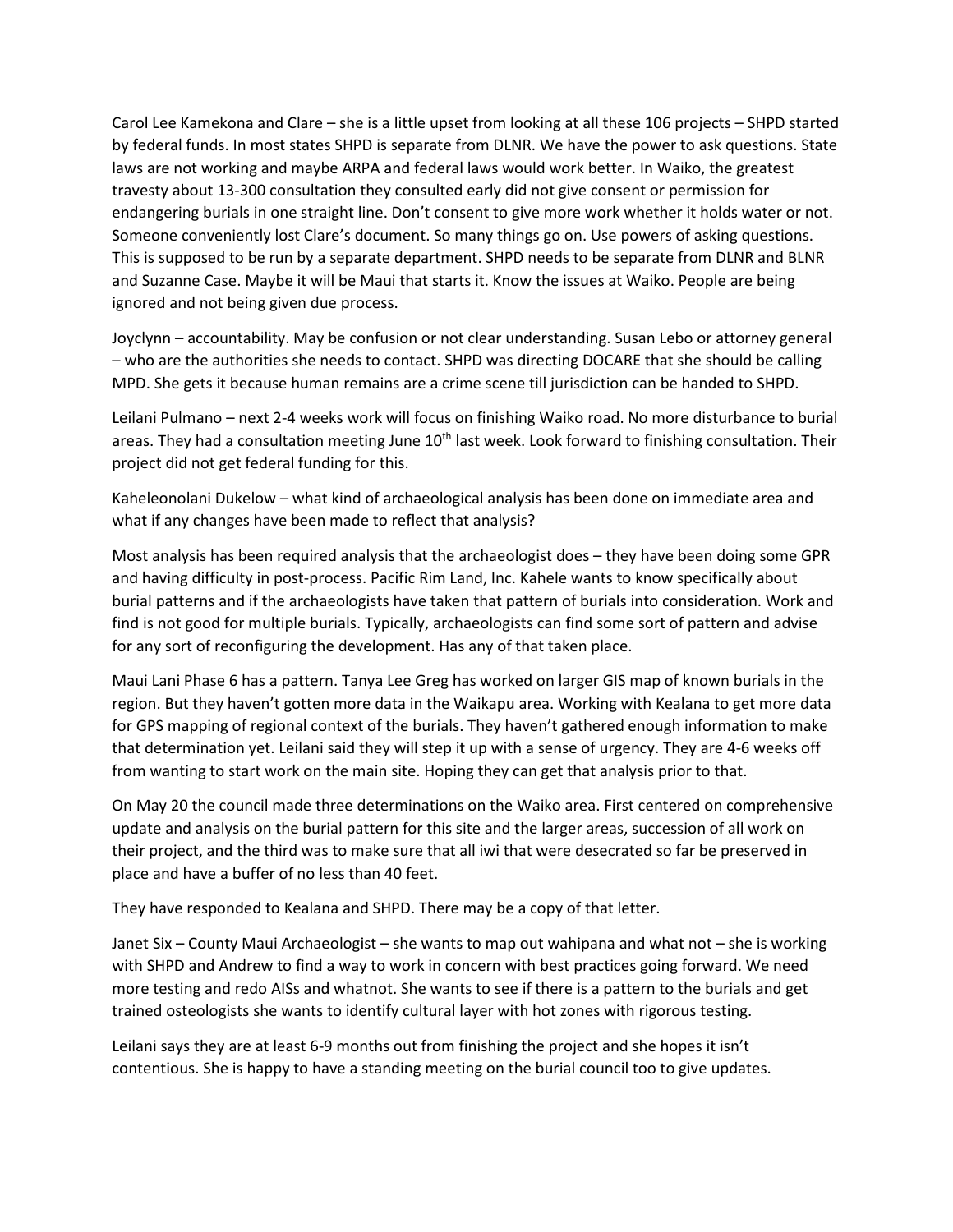Kahele - Potential for desecration scale – not cultural layer. Calling it a cultural layer doesn't get to the meat of what the burial council is talking about here. Barker's model and spatial distribution are part of this – did an overlay of all of the burials from whatever reports they could find.

Janet – cultural layer from the whole island – everything from meles and using barker's predictive model and county GIS would inform future work in the areas – Waiko monitoring plan was done in 2011 and we can't change things that were already approved. She can't comment in this forum unless you ask her a direct question. SHPD is a body that recommends and doesn't have a lot of power. History and Culture Division has purview over burials

# **B. Discussion re: Treatment of Iwi Kupuna at county of Maui Puamana Beach Park, 0 Pualei Drive, reported to the Maui office of the State Historic Preservation Division on November 20, January 24, 2018, December 16, 2019, and December 24, 2019, Ahupuaʻa of Polanui, District of Lāhainā, Island of Maui, TMK: (2) 4-6-033: 001.**

- Keʻeaumoku Kapu address the council.

- Puamana Park – Kahumihumi???? Ohana, can you close it for 5 days to do the ritual and ceremony process of reinterning and Puamana gets inundated with a lot of people. Janet Six says she will heck with parks department. Families must become part of agreement process so not just them carrying the burden but everyone who will participate. 5 day window to close the parks.

Dane - C – Shoreline erosion and impact on iwi kupuna. Very general. This needs to continue even after his term ends. Dependent on moku and ahupua'a they are connected too. Come up with framework as a burial council to move forward to district care – who do we identify, who do we support. Will have more ohana or hui who want to be a part of this process.

Kaniloa Kamaunu – some members were dealing with the Mauna movement and covid so people have not been meetings, but they have an active body and executive board that can be used to approach in this discussion and how you want to mobilize this movement [to protect iwi from shoreline erosion concerns) and use legislative act 212 to do that. Aha Moku recognizes six areas, one of which is iwi kupuna. Or also as a legislative body can use us to be available to help – generation customary traditional practices of the ahupua'a, moku – and our responsibility as a moku is to find the people who have the knowledge and take over the responsibility. Aha moku purpose is to be the overseers but more like a body that helps empower the community. That's how he sees it.

Clare Apana - Carol Lee Kamekona-Ashford Delima – can collectively work together dependent upon each other and whoever else they need to help us in perpetuity mālama their kupuna. She is willing for whatever is necessary.

Clare Apana Wailuku – such a big threat right now and she guesses everybody has a feeling of what they want to see happen and she supposes it has to be very site specific and iwi specific. If as carol said, we are so happy to help and if you needed to have either more bodies to help to research it or form something that will become a body that the county knows that you have to check in with these people so their kupuna won't be forgotten. She would be happy to do it too. She has feelings coming u and Aunty Joyclynn and the emotional process and when tourists find their iwi kupuna. Keeping people from walking where these areas are happening. Identify points of contact -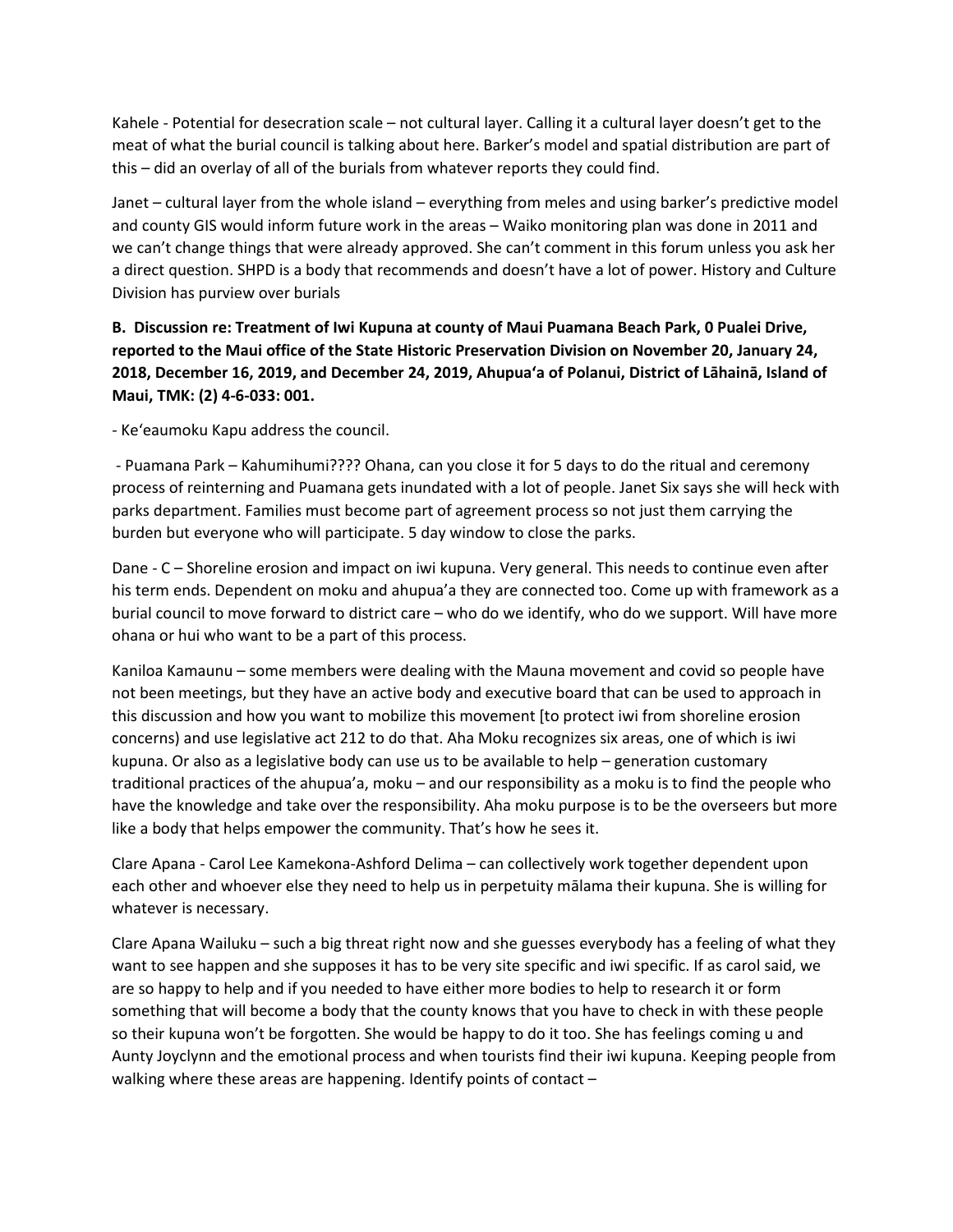Janet – natural processes like ocean swells and with climate change. She wants to work with SHPD on this. Janet says people need to come in a timely fashion. Iwi kupuna cannot wait and sometimes history and culture can't get there immediately.

Noelani said Aunty Joss brought up koa past the reefs to return the iwi but mahaʻoi tourists will be out there. How do we protect them in the interim while family or folks from that area are able to decide what to do? Bamboo fencing where the iwi was – orange fencing in the sand with the way they sand, or tides move it isn't enough protection and she doesn't know the answer but need determination before it comes to burial council burial or Anthropocene processes or mahaʻoi tourists. Post covid lots of discussions about tourism and has been on county council and need to consider regulating tourism and protecting where tourists can or cannot go and create legislation from protecting those areas and limiting as a cultural preserve for kanaka maoli descendants

Keeaumoku Kapu – CEO of Aha Moku O Maui Inc. Right now, on Maui you see the same players all the time. What is really important now in Maui County now that we have an archaeologists and with shoreline and inundated areas – cultural overlay of the area, would the area be sufficient to be a public park? If not, then shut – Kaniloa – use aha moku system or council as to how to manage this thing. In front of the councilors maybe some kind of way to manage that. What about leaving it alone and let it go into the ocean. SHPD recommends. If we declare the area a Wahi Kapu, then code of conduct needs to be adopted for that area that will be inundated and have restrictions and code of conduct that everyone can live with. Political or community arena, most time the community manages that part of the arks. Wahi Parks where Joyclynn and them deal with then they need to call it a Wahi Kapu and only certain things allowed. Ku ai kolekolehu (???) – create an educational component to say this is a county park you cannot play over here. Possible burials and all these other kind things.

Kahele – she supports Keeaumoku what you have been able to do which is provide a solution we haven't been able to do, and the community is the most important part because they will be out there on the aina educating and that's what needs to change because policy and law is very slow and not very accommodating. People putting up the bamboo is where it needs to be. She thinks we have a unique opportunity looking at the infrastructure we have, Aha Moku, Janet, all of them sitting there, and access to all of these county parks because these area the areas where these iwi have been exposed. She can identify some place the county has jurisdiction – one caution is to make sure that as we do this work we make it very clear it is about taking care of iwi that have been exposed due to wind rain and water and that these areas not become depositories with people building a house nearby or developing a road or make these improvements and take care of iwi exposed to such things and vary according to ahupua'a or moku or ili and be as open as we can to working with the various groups that come together to do this work.

**-Councilmember Scott Fisher makes a motion that the MLIBC support the Burial Treatment Agreement developed by the ʻAha Moku O Maui, Inc. for Iwi kupuna discovered at the County of Maui Puamana Beach Park, 0 Pualei Drive, including 4 sets of Iwi kupuna reported to the SHPD on Nov 20, 2017, Jan 24, 2018, Dec 16, 2019, and Dec 24, 2019, ahupuaʻa of Polanui, District of Lāhainā, Island of Maui, TMK: (2) 4-6-033:001.**

**- Councilmember Dukelow second motion**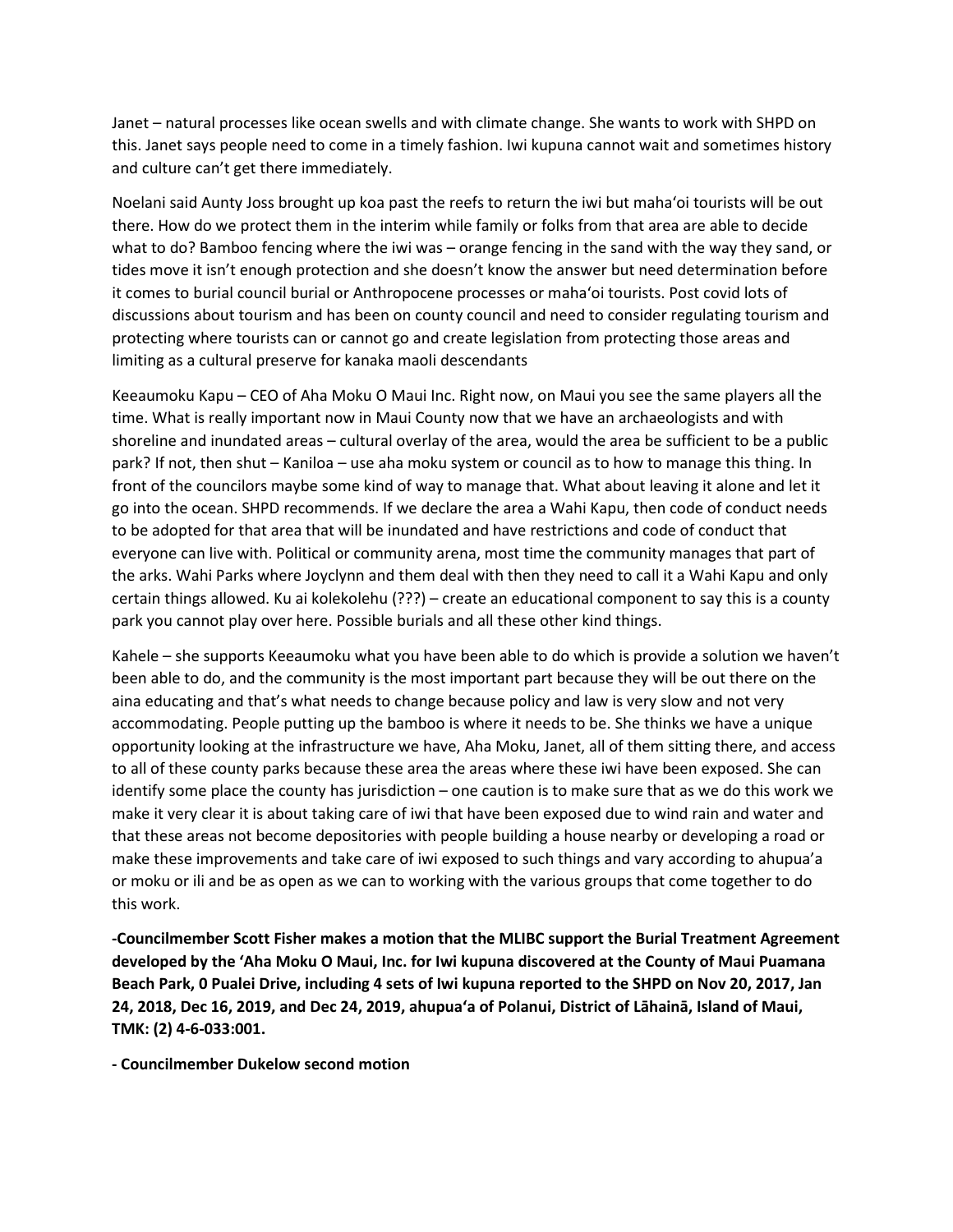**- 6 aye [ Dane Maxwell, Iris Peʻelua, Johanna Kamaunu, Kahele Dukelow, Kyle Nakanelua, Scott Fisher] 0 nay, 0 abstaining, 0 recusing,**

# **C. Discussion re: Shoreline Erosion and it's Impacts on Human Skeletal Remains (Iwi Kupuna).**

Joyclynn – the community many take ownership and are stakeholders, its education but it is not going to be a body that saves all these iwi on the coastland but its re-lands to the community.

This subject matter is near and dear to their hearts and not make it an area they can easily just deposit and treat but separate individual thing. last year with someone who used to be a lifeguard at Hoʻokipa said this is the time they will be exposed again, and this is why they were exposed the last time and they did Hoʻokipa to bring awareness and buffer and it won't stop ocean or sand but bring awareness for people not the venture there. Walk softly and away. Look forward to working with the county and Janet Six and she wants clarification with jurisdiction and see about county. we would not be living today without the kupuna. All archaeologists working in Hawaii continue with code of conduct of do no harm because right now their iwi kupuna are at war with harm. Archaeologists bring forward do no harm. Before buffers or agreements, she would like to see that happen.

Alfredo – it takes the community. Kilo those place and understand the ebb and flow of the sand. Hoʻokipa knows makaukau – we really need to identify those individuals, fishermen, anyone. Not sure if aha moku takes that but entire community to understand recognize this problem. And keep them at peace so no one bothers them. Needs to be education in the right way. only becoming more prevalent.

Johanna Kamaunu – you folks had a cultural practice – recognitions that cultural practices continue, it's just there is not enough of it, not sure how we get all of this – considered how you might do that, how would you recognize the iwi in a place like that when you practice.

## Dane Maxwell – does Aunty Joss want to respond

Joyclynn Costa – we have to also realize that we have cultural practitioners that are right in that area that have already come forward and not something you would speak in this type of forum but guaranteed they are doing it because of the iwi kupuna and the care will be done in a manner that will be respectful and maybe one day they would speak to you folks in executive session but there is some care but they would have to take them back from SHPD and with bamboo collected in this area and have a spot where people put there hoʻokupu and people veer away from that place down in Hāmākua Poko and they hope Hokipu (?) is the same.

SHPD has curated iwi in their place and one thing we want to cover is how does SHPD interface with iwi with shoreline erosion and it depends on the ahupua'a and if someone's calls SHPD they will take it and if they can exhume, which is only an archaeologist, but iwi above ground, how do they place it, what do they place it in, and how will all this be considered.

What we need to do is find out parameters that SHPD does have in collections because it has gone above and beyond what their scope is to collect iwi, they were doing the best they can to protect the iwi but there are laws and protocols in place and make sure that we start to reach to those levels of accountability and make sure we do it correctly and they were put in place to do it correctly and everyone is in turmoil because people aren't following what they are supposed to be

Aha Moku is the battery pack and committees for burials and iwi kupuna.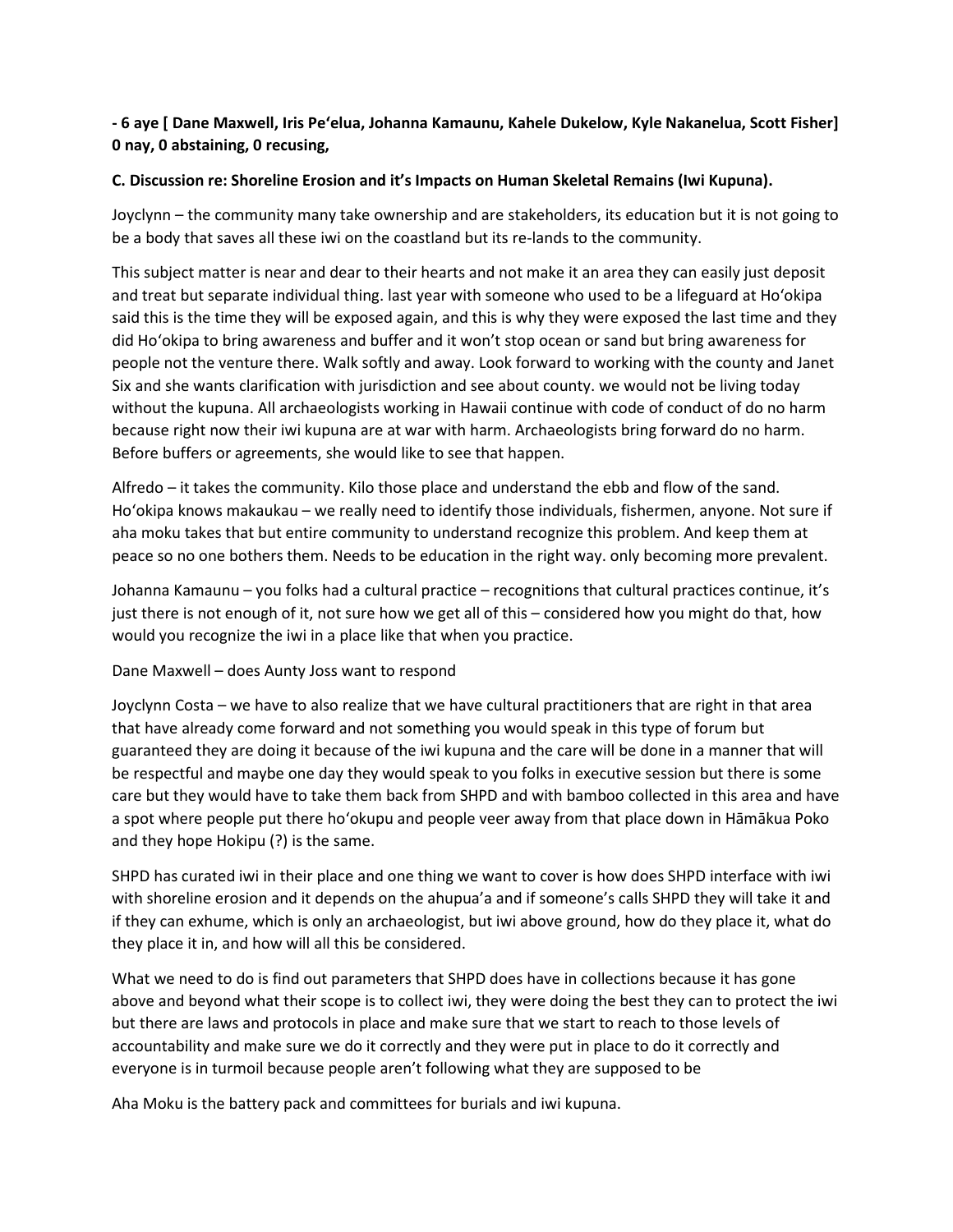Kahele has to leave at 12:56. Aha moku needs to be accommodated in the

An hour before we lose quorum. This is a primer to get us thinking. It's not necessarily all MILBC – they can kākoʻo and help to lead and support but he is really targeting the community at large and when they do agendize these items if there are aha moku reps, Kaia ulu community have them participate.

Scott Said burial treatment plan had a BTP approved in maybe 2008. Since 2011 no iwi kupuna have washed out between Kalepa ??? and Waihee stream but in that BTP is a list of people who identified themselves as people wanting to be notified. When iwi kupuna wash out make it a priority to contact them.

Kaniloa and Johanna attended, and a number of other people and they have a designated area they set aside in case iwi kupuna washes out but he wants input on people from that area on any new ideas they have and might want to have chair and vice chair meeting with other burial councils around pae aina and ideas come up and want time to think about it

Dane Maxwell wants a summit because he will be segueing next year, but he won't have the same capacity he once has so generally a summit for all the councils. Two times as vice chair Scott went once to Oahu and once Kauai and they kukakuka.

One summit in 2016 – might have rep from DLNR to speak for the coastline coastal jurisdiction

He will agendize sand dunes next month

Seiko Machida with DLNR land agent was on the call –

Do state DLNR representatives, what do they believe is their role and duty to perform when iwi wash upon the shores due to erosion, rising of tides, etc.

Protocol is to contact SHPD, she works with land division, she is in the same office as SHPD, and the protocol is to immediately contact them if iwi are exposed. Office of conservation and coastal lands that deals with permitting issues below high wash of waves – water mark, but she doesn't know about the specific issue of iwi kupuna

Public State Land Trust Information system and if you check

<https://pltis.hawaii.gov/> - unencumbered land is under their office

Kirstin Punu

**[Councilmember Kahele Dukelow depart at 12:56pm]**

**D. Discussion re: AES Kuihelani Solar Plus Storage Project, Ahupuaʻa of Waikapū, District of Wailuku, Maui, TMK: (2) 3-8-005: 002. Pors., and (2) 3-8-006: 003. Pors.**

Trevor with Cultural Surveys

Kuihelani Solar – Kuihelani and Waiko road

CIA – requesting comments by June 30, 2020. Working to complete inventory survey report. Documenting assessing historic properties. Mitigation recommendations and submittal and report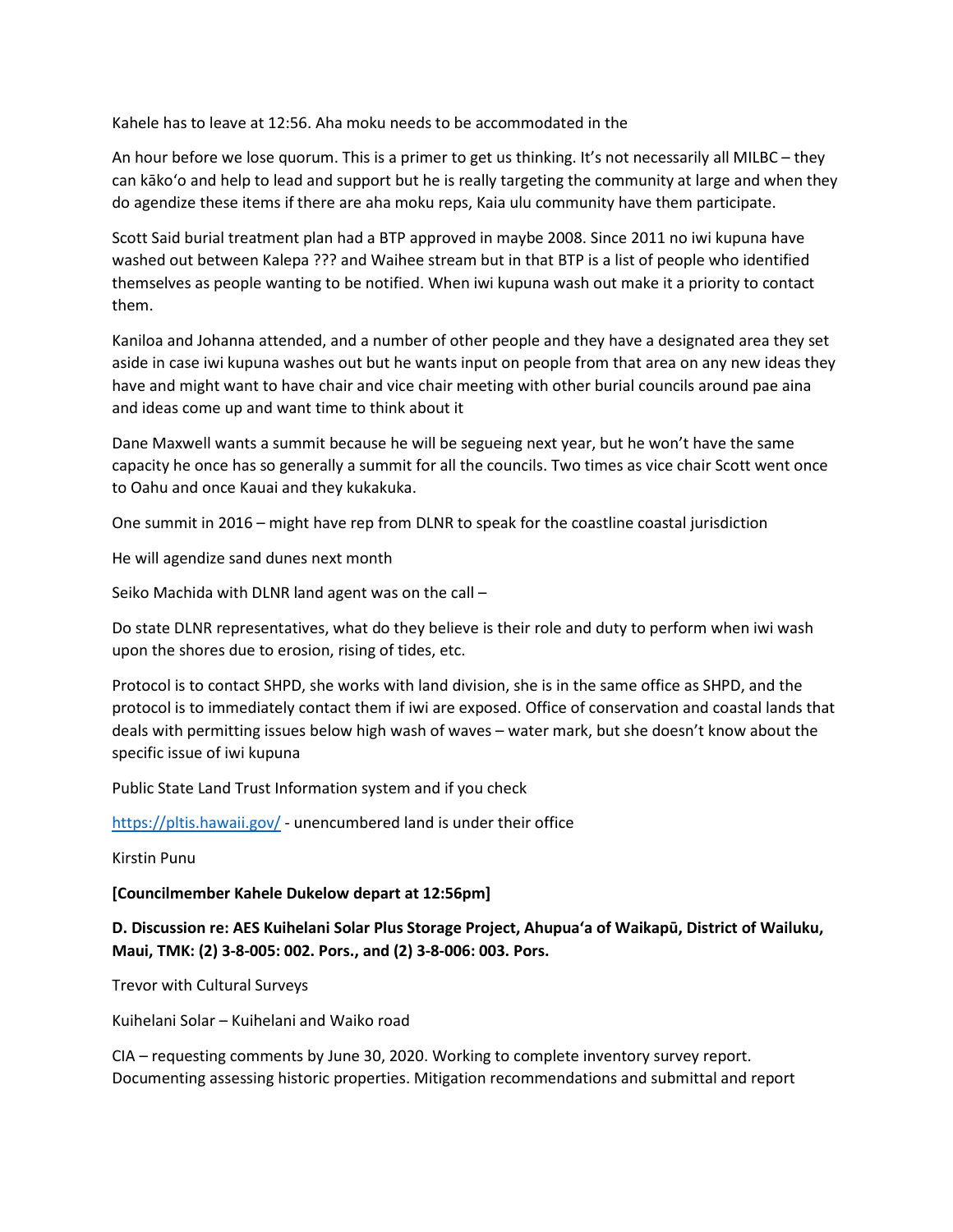## [kuihelanisolar@aes.com](mailto:kuihelanisolar@aes.com) web [www.kuihelanisolar.com](http://www.kuihelanisolar.com/)

Noelani Ahia – Trevor, she remembers looking at these plans. Wondering if cultural surveys has done some mapping of sand dunes, and curious if project intersects with trajectory of iwi or iwi in adjacent properties to their particular project.

Kaniloa – area was a previous sand dune and of course no records of what they found then, but it was a sand dune and under the backfill they used to make their crops is sand

Malama Kakanilua, also cultural practitioners they are called, and they keep saying the same thing and they find them and there are no repercussions. Phase 6, Maui Lani, Waiko – not supposed to have anything but its there

#### follow up - Clare Apana – from Wailea 670 there is a stretch of road where there is a concentration of cultural sites and what the meaning of that was because **she is trying to get and ethnographic study from here to Palauea** – this is part of the study, the whole region of Paeahu – story has not been told or put together – in light of asking for stratigraphy reports. In the area of winds of the dead – hope we have done our best to vet this area to know that it's actually clear, to know that this is an appropriate use???

Paeahu is Energex – same company doing Kahuku Windmills????

Hokuao Pellegrino - he is involved in the CIA and hasn't finished his interview yet, he has concerns about East Waiko road near Waiko base yard and a portion of this project's historical dune systems –

Was a historical trail that ran to two different moku documented on historical maps pre 1900? 5% of kuleana awards within – also Maalaea and also both Honuaʻula and Kula, so major thoroughfare that went through this area all the way through Mahele. HCNS was there a long time. In addition, part of the Waiko base yard project is also cultivated under sugar and even below the area that had been disturbed they found iwi. Large trenches like Waiko base yard. Nothing found in initial archaeological survey, reaching out to lineal and cultural descendants in Waikapu and a BTP and assurances that we will not replay Waiko base yard project. He is pro-solar but also wants to protect resources and iwi kupuna.

During consultation they got recommendations for archaeological monitoring. Wouldn't do BTP prior to because of administrative issues but monitoring can be requested. Standard provision based on administrative rules is part of the process.

Dane will also request a monitor

## How much acreage was tested?

Roadway and trenching for utility line that runs through are the most highly impacted areas. More trenches in alignment with historic trails. Outlined in inventory survey plan targeting ground disturbance and historic maps.

Burials from Maui Lani to county base yard. The project they did is offsite from Queen highway.

Environmental remediation after the life of the project.

Before the CIA finished, he wants everyone to get a chance to comment and make sure the interview portion of the CIA is made to sure to be included in the CIA. People need to be given the chance to have extended comment.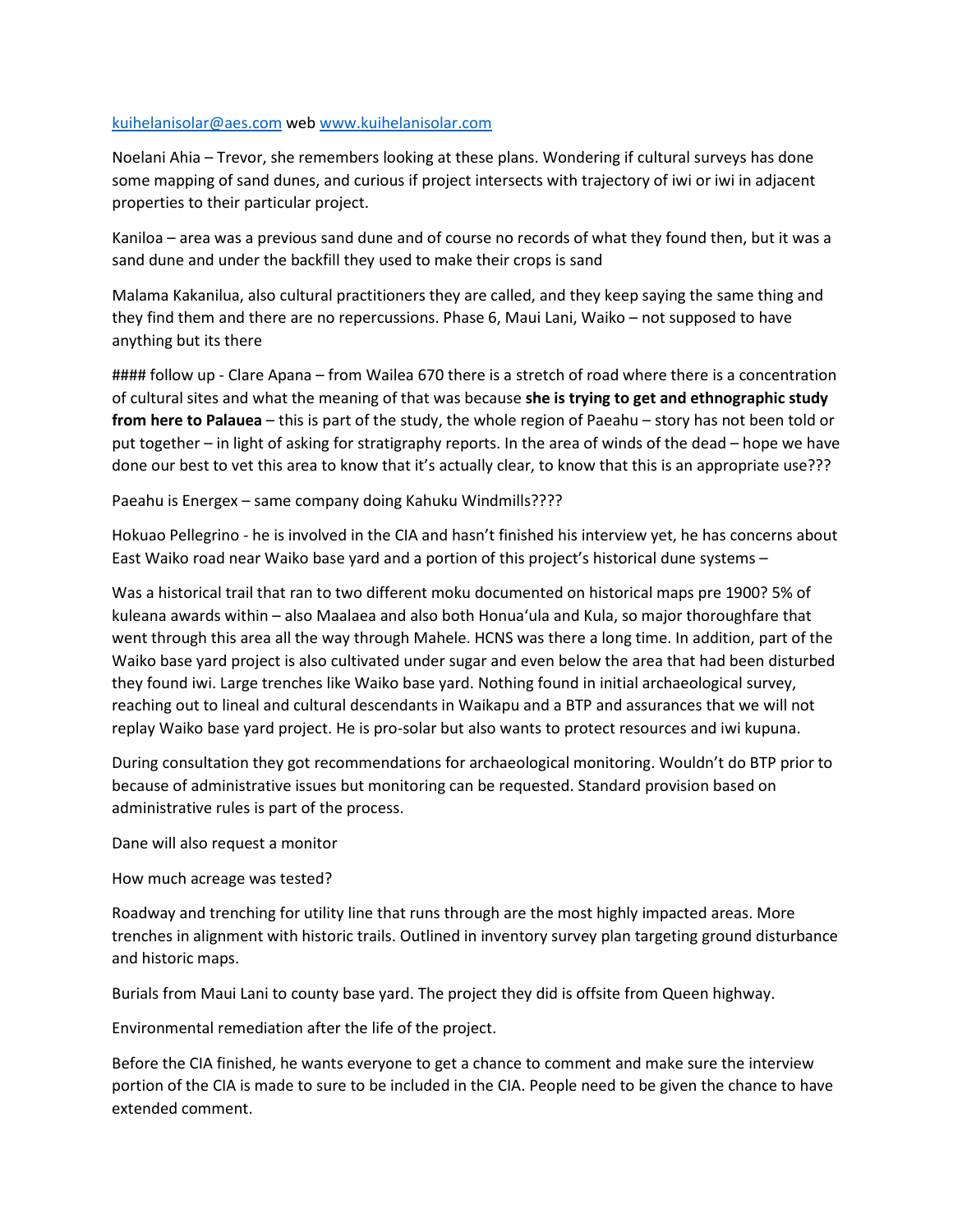There's also an open window for comment for documents sent through SHPD.

Mara Mulrooney – Pacific Legacy archaeologist. Tanya Lee Greg with aina archaeology working on this CIA.

Paeahu Solar Project – Ulupalakua, mauka of Maui Meadows subdivision.

Also, public open houses with Energex, OHA, and other interested parties. One LCA award adjacent to northeastern corner of the project area. Pipilo, Feb 1., 1848, and patches of Irish potatoes.

Sweet potato Honuaʻula field system in the southern portion.

Area that may have been used for Kapa making – Hale pea (?)

They will be avoiding the densest distribution – aa features are where the hale pea and biological resources that were found. Out of 18, they are avoiding 14 features

Kaonohi – what was the distinguishing features which makes someone think it is a Hale Pea. It's located within a swale and not too many viewsheds. Also, About50 meters to the south is a large gulch or drainage with running water, architectural style – prevailing wind comes mauka

Working closely with Ahu Moku and Sierra Club members – overlap of archaeological and biological features and what we are doing to avoid these sites.

Kaonohi Lee – poo aha moku o Honuaʻula council

Tanya – see pictures of slides on phone – Uala haole – ranged from plants gathered for daily life and needs – lauhala in a land grant boundary – kukui along the boundary for land grants, traditional Hawaiian medicinal plants in background research and results of the botanical survey. Botanical survey shows various important medicinal plants were there. Panini and other introduced plants – cactus fruit – were gathered mauka of Maui Meadows.

Traditional practices – area had abundant limu and fishing resources and opihi and changes between then and now – ocean resources becoming a dessert along the shoreline, also drainage mauka and cumulative impacts to modifications of drainage. Possibility of Hale Pea and unique opportunity to look at settlement patterns and gender roles, spirituality, and ceremony. Popolo in the area as well. Some preliminary. Suggesting replanting these plants elsewhere in the project area. Auwahi Windfarm has done this. Seeds must be collected at the appropriate time.

Johanna Kamaunu appreciates the cultural information but wants to know if there is terracing so when you have run off – channelizing really isn't a good idea

Julia Mancinelli – Innergex

[tanya@ainaarch.com](mailto:tanya@ainaarch.com) – she agreed to sending over the CIA when she finishes it

there is a complex near that area. Is it ok that this level of reporting puts it in the realm of our research and how do we make it available to the future generations in that way? If these historic properties are removed from the landscape is there enough information to recreate this education wise.

#### is there a preservation plan that is planning on being created here